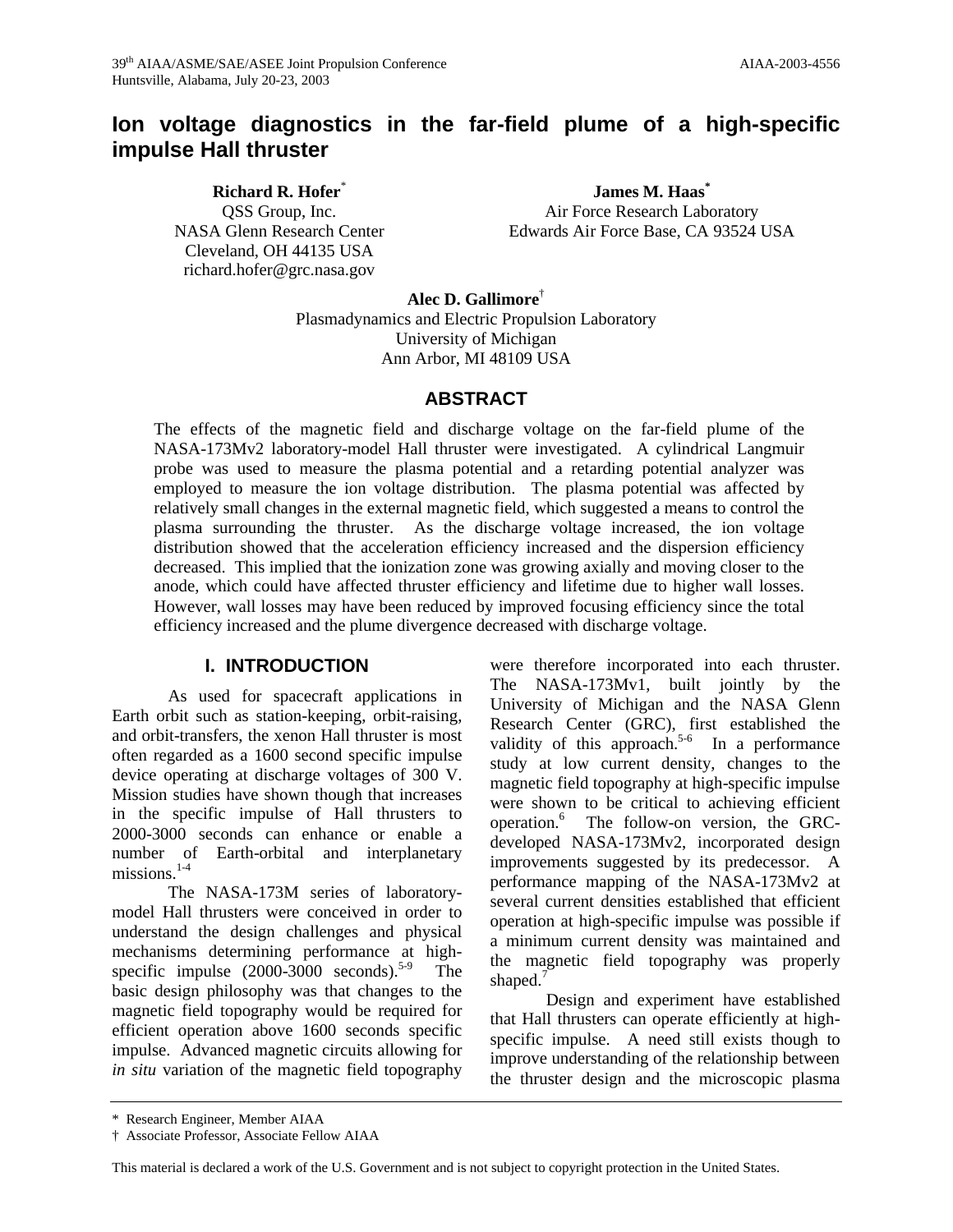properties. This is necessary to further increase performance, evaluate and improve lifetime, and enable integration with spacecraft. To those ends, a series of plasma diagnostics have been used with the NASA-173Mv2 to better understand the plasma characteristics. $7-9$ 

In the present work, a retarding potential analyzer was used to measure the ion voltage distribution of the NASA-173Mv2 Hall thruster. A cylindrical Langmuir probe was also used to obtain the plasma potential so that the true ion voltage distribution could be calculated. The ion voltage distribution is of interest because it is used by spacecraft designers to calculate plume impingement on sensitive surfaces (e.g., solar arrays and optics), as well as by thruster designers to quantify how changes to the operating point or thruster hardware affect lifetime and performance. The goal of these experiments was to gain insight on how the plasma potential in the thruster plume and the ionization and acceleration processes internal to the thruster were affected by changes of the magnetic field and discharge voltage.

# **II. EXPERIMENTAL APPARATUS**

The thruster hardware and configuration were the same as the experiments reported in Ref. 7. This included the thruster, power electronics, vacuum facility, and the thruster mounting scheme in the vacuum facility. In the experiments reported here, a Langmuir probe and retarding potential analyzer were added two meters downstream of the thruster.

### *A. NASA-173Mv2 Hall effect thruster*

The laboratory model NASA-173Mv2 is a 5 kW-class Hall thruster that has a discharge chamber outer diameter of 173 mm (Figure 1; see Ref. 7 for a detailed description). A fixed structure of magnetic poles pieces, an inner coil (IC) and an outer coil (OC) are used to form the primary magnetic circuit. Fine control of the magnetic field is provided with an internal trim coil (ITC) and an external trim coil (ETC). The ITC primarily affects the radial magnetic field in the discharge chamber, while the ETC affects the magnetic field downstream of the exit plane and near the cathode.

Figure 2 shows the total specific impulse and total efficiency of the NASA-173Mv2 at

10 mg/s versus discharge voltage.<sup>7</sup> The specific impulse and efficiency include the cathode flow and the efficiency also includes the power to the magnets. Specific impulse and efficiency range from 1600-3400 seconds and 51-61%, respectively, over voltages of 300-1000 V. The use of trim coils increases efficiency by 1-2%. The trim coils also decrease plume divergence and the frequency and magnitude of plasma oscillations.<sup>7</sup>



**Figure 1 - Photograph of the NASA-173Mv2 Hall thruster.**

The plasma discharge was powered by a matching pair of commercially available power supplies wired in series that provided a 1200 V, 16 A output. The discharge filter consisted of a 100 μF capacitor in parallel with the supply outputs. Other commercially available power supplies were used to power the magnet coils and the cathode heater and keeper. The laboratorymodel hollow cathode was a GRC design capable of emission currents up to 20 A. As shown in Figure 1, the cathode was positioned above the thruster.

High-purity xenon was supplied through stainless steel feed lines with 20 and 200 sccm mass flow controllers. The controllers were calibrated before the experiments using a constantvolume method. Based on the calibrations, the uncertainty was estimated as ±0.7% for the anode flow rate and  $\pm 1.4\%$  for the cathode flow rate.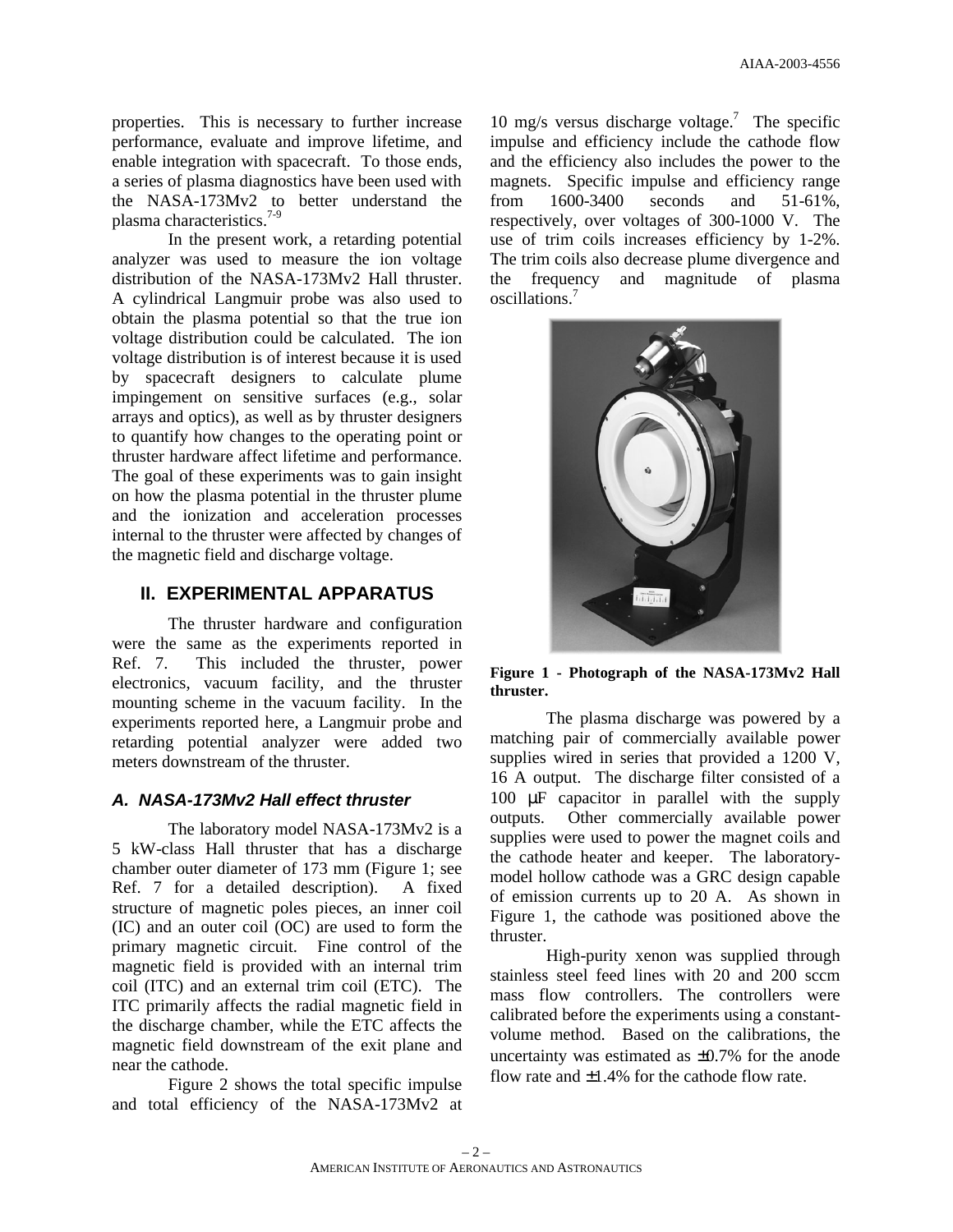Thruster telemetry was acquired using a 22-bit datalogger. The DC accuracy of the unit, as reported by the manufacturer, is 0.004%. However, calibration of each channel using digital multimeters increased the uncertainty to ±0.05% for voltage and ±0.2% for current.

The thruster was operated for four hours after initial exposure to vacuum conditions to allow for outgassing of the chamber walls. Upon subsequent thruster shutdowns and restarts or a change in the discharge voltage, the thruster was operated for at least 30-60 minutes before data was acquired. This procedure allowed enough time for the discharge current to reach a steady-state value.



**Figure 2 - Total specific impulse and efficiency versus discharge voltage of the NASA-173Mv2 at 10 mg/s. (from Ref. 7)**

### *B. Vacuum facility*

All experiments were conducted in vacuum facility 12 (VF12) at GRC. VF12 is a cylindrical, stainless steel chamber 3.0 m in diameter by 9.6 m in length. The facility is cryogenically pumped and backed by a

turbomolecular pump for removal of gases not pumped by the cryosurfaces. The thruster was mounted on the thrust stand described in Ref. 7. The thrust stand pendulum was locked down and not used for these experiments. In this position, the thruster was near the chamber's vertical centerline and fired 8.9 m down the length of the tank toward the pumps, which are located along the back half of the chamber. A hot-cathode ionization gauge was mounted 0.4 m below the vertical chamber centerline, 5.2 m downstream of the thruster. Pressure measurements were corrected for xenon using the base pressure on air and a correction factor of 2.87 for xenon. For a total xenon flow rate of 11 mg/s, the pressure was  $4.6x10^{-6}$  Torr, after correcting for xenon and the base pressure on air, which was  $1.0x10^{-7}$  Torr. This corresponded to a xenon pumping speed of 340,000 l/s.

### *C. Cylindrical Langmuir probe*

A cylindrical Langmuir probe was used to measure the plasma potential  $(V_p)$  with respect to facility ground near the location of the RPA. As described in the next section, the plasma potential was needed to obtain the true ion voltage. The measurements were taken during experiments with an ExB probe, which are described in Ref. 9.

The Langmuir probe had a diameter of 1.60 mm and a length of 16.5 mm. The length of the probe was aligned parallel to the ion flow, with the mid-point located 2 m downstream of the thruster exit plane and 6 cm radially from thruster centerline. This probe placement meant that the Langmuir probe sampled the plasma at a different radial location than the RPA. Data from the P5 Hall thruster, which also has an outer diameter of 173 mm, has shown that the plasma potential varies only by a few volts over large angular positions from centerline.<sup>10</sup> Based on the P5 data, the uncertainty due to the Langmuir probe not having been in the same position as the RPA was estimated to be less than one volt.

The magnetic field leaking from the permanent magnets in the ExB probe was on the order of a few Gauss. This was sufficiently small that magnetic field effects could be neglected in the analysis of the probe characteristic.

The plasma potential was found from the maximum in the first derivative of the electron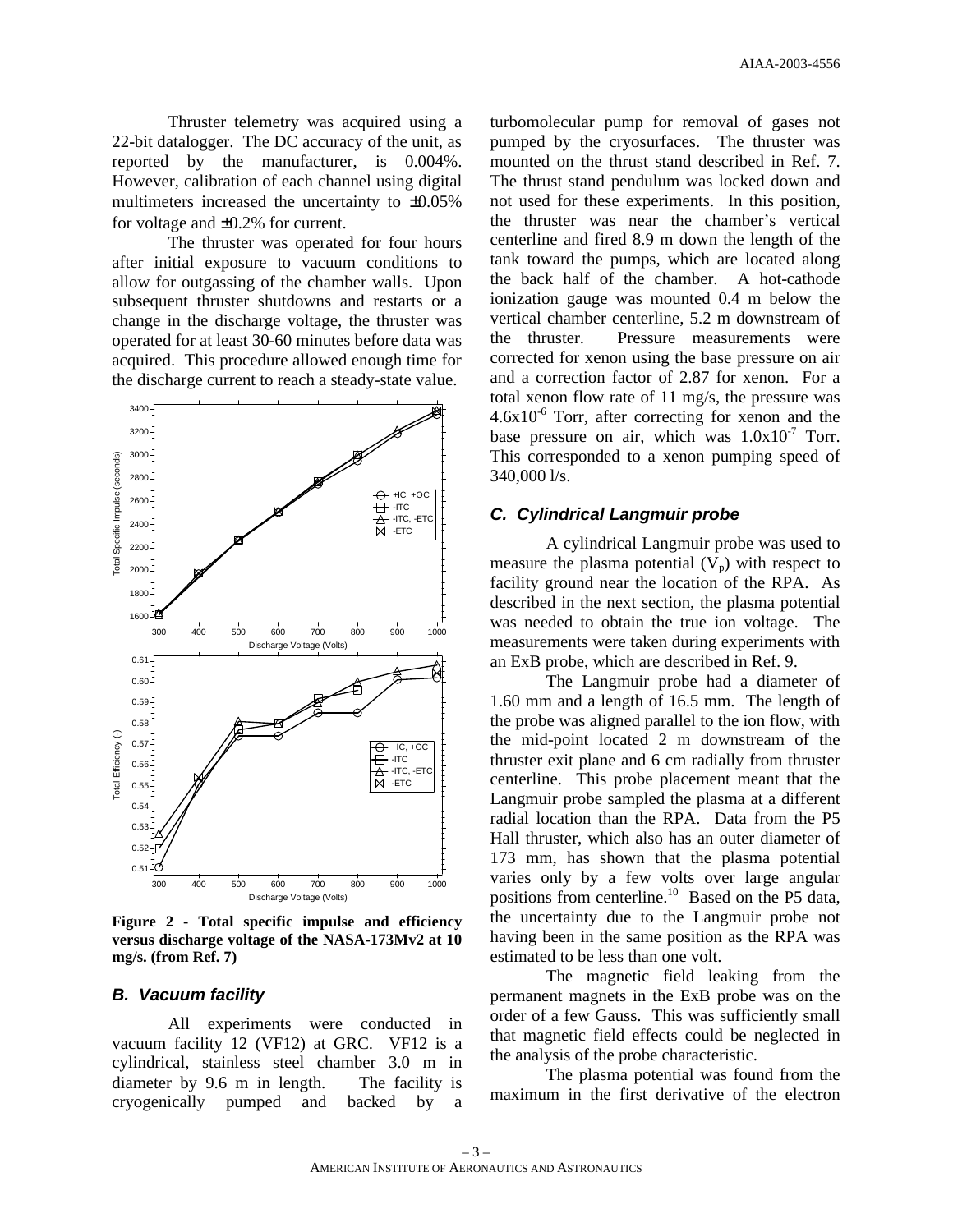current. This method was easily automated in the data analysis, but tended to underestimate the plasma potential when compared to graphical analysis using curve  $fitting.<sup>11</sup>$  Comparisons between the different methods on a few test cases showed that the derivative method was consistently lower than the graphical method by a value on the order of a volt.

Considering all the error sources described above, the uncertainty in the plasma potential was estimated to be  $+2/-1$  V.

### *D. Retarding potential analyzer*

#### **1. Theory**

A retarding potential analyzer (RPA) selectively filters ions by applying a retarding potential across an inlet grid.<sup>12-15</sup> The probe acts as a high-pass filter by allowing only ions with voltages (i.e., energy to charge ratios, V=E/q) greater than the grid voltage to pass and reach a collection electrode. The derivative of the resulting current-voltage characteristic (dI/dV) is proportional to the ion voltage distribution function  $(f(V))$  given by,

$$
\frac{dI}{dV} = -\frac{q_i^2 e^2 n_i A_c}{m_i} f(V) \tag{1}
$$

where  $q_i$  is the charge-state of the ion, e is the elementary charge,  $n_i$  is the ion density,  $A_c$  is the probe collection area, and  $m_i$  is the ion mass.<sup>12</sup> A RPA measures the ion energy distribution only if the plasma is composed of ions of the same mass and charge. This is not the case for xenon Hall thrusters, which for 300 V discharges are composed of 4-11%  $Xe^{2+}$  and 1%  $Xe^{3+}$ .  $9-10,12$ Further, the  $Xe^{2+}$  fraction of the NASA-173Mv2 has recently been measured to vary from 4% at 300 V to 12 % at 900 V. $9$  When used with Hall thrusters, a RPA therefore measures the ion voltage distribution function unless a time-offlight method, such as the one described in Ref. 13, is used to discriminate the individual chargestate of the ions.

### **2. Design**

The RPA used in these experiments was provided by the Air Force Research Laboratory. Shown schematically in Figure 3, the three-grid RPA design was based on the multi-gridded energy analyzer in Ref. 14. The outer body of the RPA was constructed of 316 stainless steel tubing and was grounded to the vacuum facility. A phenolic sleeve placed inside the body provided electrical isolation of the grids. All grids were made from 316 stainless steel, photochemically machined sheet with a thickness of 0.1 mm. The grid openings were 0.3 mm diameter with a total open area fraction of 38%. Grid spacing was achieved using glass-mica ceramic washers and the ion collector was a copper disk. Electrical connections were accomplished by spot welding stainless steel wire to each grid. The wires were then routed along the inner edge of the phenolic sleeve and out the rear of the body. The washers and grids were fixed in place by a spring placed between the collector and a rear cover. Relevant dimensions are summarized in Table 1.



**Figure 3 - Schematic of the RPA.**

**Table 1 - RPA washer dimensions.**

|                       |      | <b>Thickness Inner Diameter</b> |  |
|-----------------------|------|---------------------------------|--|
| Washer                | (mm) | (mm)                            |  |
|                       | 1.0  | 18.6                            |  |
| $\mathcal{D}_{\cdot}$ | 3.4  | 21.6                            |  |
|                       | 1.7  | 21.7                            |  |
|                       | 6.5  | 21.4                            |  |
|                       | 65   | 21.5                            |  |

During operation, grid 1 was electrically isolated from the probe and facility ground to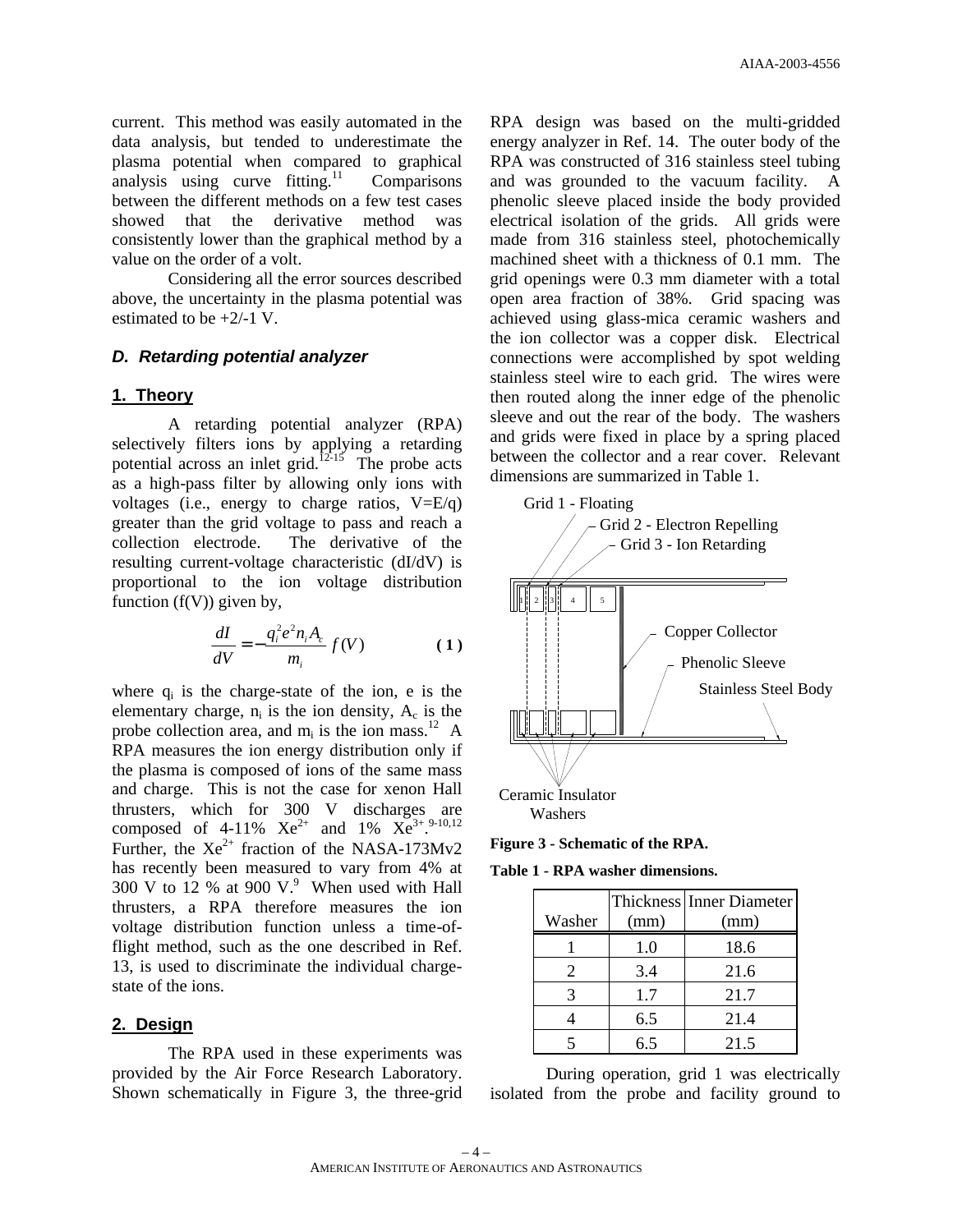minimize perturbation between the probe and ambient plasma. Grid 2 was biased -30 V below ground to repel incident electrons. An electric potential ranging from 0-1100 V relative to ground was applied to grid 3 using a high-voltage power supply. The ion current to the collector was measured using a picoammeter. Figure 4 shows the RPA electrical schematic.



**Figure 4 - RPA electrical schematic.**

#### **3. Data interpretation**

The RPA measured the ion voltage with respect to facility ground. As shown in the potential diagram of Figure 5, the true ion voltage  $(V<sub>true</sub>)$  was obtained by subtracting the plasma potential from the measured value  $(V_{\text{ma}})$ .

$$
V_{true} = V_{rpa} - V_p \tag{2}
$$

To characterize the acceleration efficiency given by,  $16$ 

$$
\boldsymbol{h}_a = \frac{\langle \boldsymbol{e}_i \rangle}{eV_d} \tag{3}
$$

(where  $\langle \varepsilon \rangle$  is the mean ion energy and  $V_d$  is the discharge voltage) the most-probable ion voltage  $(V_{mp})$  and the loss voltage  $(V_{loss})$  were found from the ion voltage distribution. The most-probable ion voltage was defined as the voltage where the ion current was greatest. The loss voltage was then computed as the difference between the discharge voltage  $(V_d)$  and the most-probable voltage.

$$
V_{loss} = V_d - V_{mp} \tag{4}
$$

The most-probable ion voltage and the loss voltage can be used to approximate the acceleration efficiency because,

$$
\boldsymbol{h}_a \approx \frac{V_{mp}}{V_d} = 1 - \frac{V_{loss}}{V_d} \tag{5}
$$

Equation 5 is an approximation because the mean ion energy and the most-probable voltage will differ by a few volts due to the effects of multiplycharged ions and collisions.



**Figure 5 - Potential diagram showing the relationship between the measured quantities (Vrpa,**   $V_p$ ,  $V_{cg}$ ,  $V_d$ ), the true ion voltage ( $V_{true}$ ), and the loss **voltage (Vloss).**

The spread in ion velocities (or energy) is given by the dispersion efficiency,

$$
\boldsymbol{h}_d = \frac{\langle \boldsymbol{U}_i \rangle^2}{\langle \boldsymbol{U}_i^2 \rangle} \tag{6}
$$

(where  $U_i$  is the ion velocity).<sup>16</sup> The dispersion efficiency was characterized by the full width at half-maximum (FWHM) of the ion voltage distribution,

$$
FWHM = V\Big|_{(I_{\text{max}}/2)^+} - V\Big|_{(I_{\text{max}}/2)^-}
$$
 (7)

i.e., the FWHM was defined as the difference in volts above (+) and below (-) the most-probable voltage where the ion current fell to one-half its maximum value  $(I_{\text{max}})$ . Measurement uncertainty from probe-induced signal broadening (see section II.D.4) did not allow the ion voltage distributions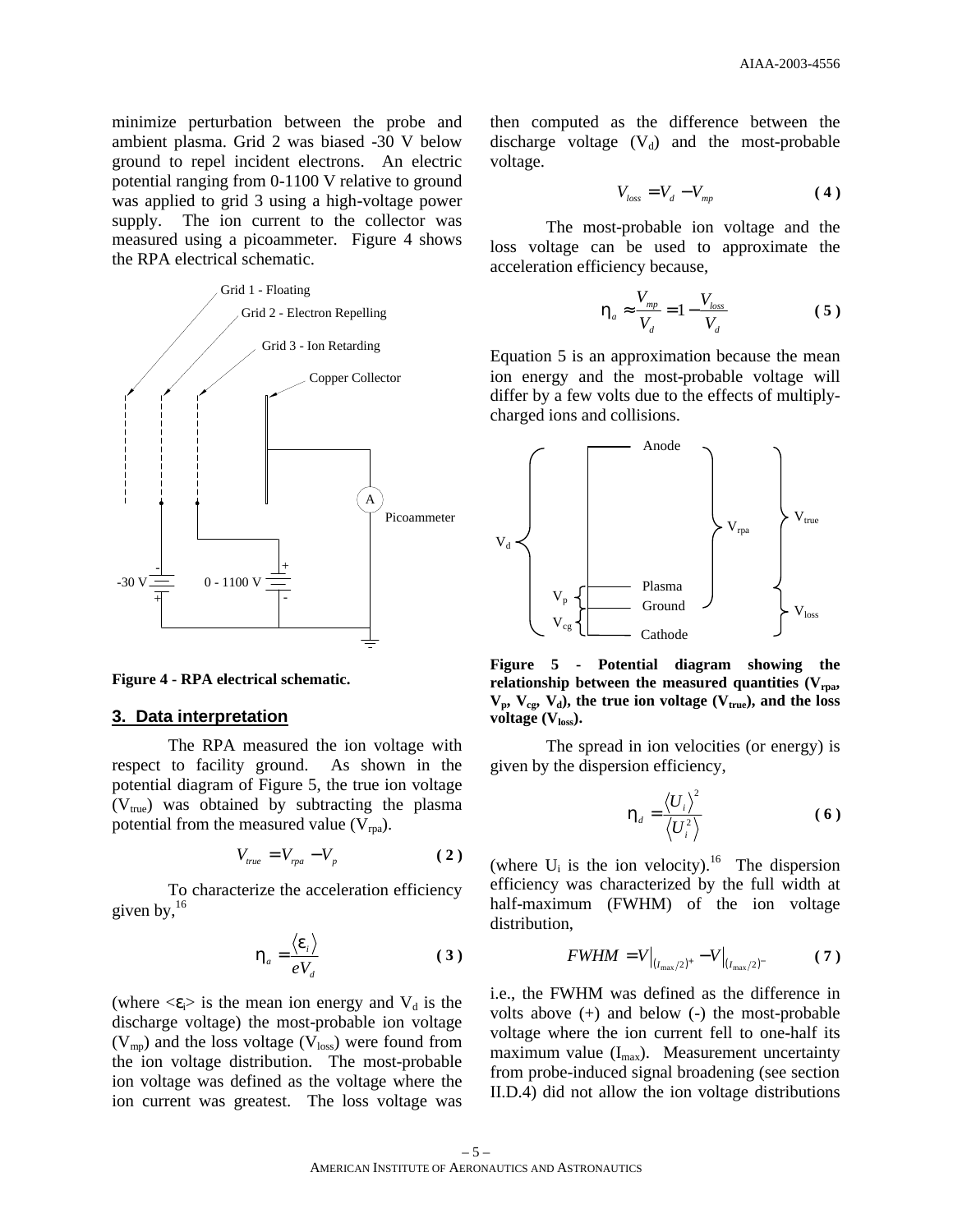to be used in calculating the dispersion efficiency. However, the FWHM was still useful in observing the relative variation of the dispersion efficiency with operating point.

#### **4. Measurement Uncertainty**

The RPA was compared to a 45º parallelplate electrostatic energy analyzer (ESA) in Ref. 15. In those experiments, both instruments collected plume data 0.5 m downstream of a Busek BHT-200-X3 Hall thruster operated at a discharge voltage of 250 V. Figure 6 shows the distributions measured with respect to facility ground by the RPA and the ESA on thruster centerline. A comparison of the most-probable voltage and FWHM from the different instruments are used here to assess their relative accuracy.



**Figure 6 - Ion voltage distributions measured with the RPA and a parallel-plate energy analyzer on the centerline of the Busek BHT-200-X3 Hall thruster, 0.5 m downstream of the exit plane. (from Ref. 15)**

As Figure 6 shows, the most-probable ion voltage measured by the two instruments was in good agreement. The RPA measured a mostprobable voltage of 220 V and the ESA was 3.6% higher, or 228 V. In contrast, the FWHM from the two instruments showed significant differences. The FWHM measured by the RPA was 45 V and the ESA was 42% lower, or 26 V. The differences can be attributed to instrument broadening in the RPA and, to a lesser extent, the effects of numerical differentiation and spline curve-fitting (see section III.B). Instrument broadening in the RPA could have been due to pressure build-up inside the probe and/or the large acceptance halfangle of the probe (45º in the RPA versus 4º in the ESA). Regardless of the exact cause, the FWHM of the RPA was considered an upper-bound of the

true FWHM. Considering the results in Ref. 15 and the experiments reported here, the uncertainties of the most-probable voltage and the FWHM was estimated as  $\pm 10$  V and  $+0/-20$  V, respectively.

# **III. RESULTS**

Langmuir probe and RPA measurements were taken during separate testing periods with the thruster operating at an anode flow rate of 10.0 mg/s and a cathode flow rate of 1.0 mg/s. Langmuir probe measurements were taken for discharge voltages of 300-1000 V, while the RPA measurements spanned 300-800 V. A grid short with the RPA ended testing at 800 V. The axial placement of both probes was 2 m downstream of the thruster exit plane. In the radial direction, the RPA was positioned on the thruster centerline while the Langmuir probe was placed 6 cm from centerline. At each discharge voltage, the effects of the magnetic field were evaluated by using several combinations of the thruster coils. The coil combinations were:

- 1. with the IC and OC only  $(+IC, +OC)$ ,
- 2. with the IC, OC, and ITC (-ITC),
- 3. with the IC, OC, ITC, and ETC (-ITC, -ETC), and
- 4. with the IC, OC, and ETC (-ETC).

With the exception of the -ETC points, the coil currents were taken from a performance characterization that showed these settings maximized thruster efficiency.<sup>7</sup> The symbols "+" or "-" indicate the polarity of a coil, where "+" adds and "-" subtracts from the magnetic field. Thruster telemetry for both test series are in the appendix as Table 2. Results from the probe measurements are in the appendix as Table 3.

#### *A. Plasma potential*

Figure 7 plots the plasma potential with respect to facility ground versus the discharge voltage and magnetic field. Regardless of the magnetic field, the plasma potential increased 3-4 V as the discharge voltage increased from 300- 1000 V. At a given discharge voltage, changing the magnetic field with the ETC decreased the plasma potential by 1-2 V while the ITC had no apparent effect.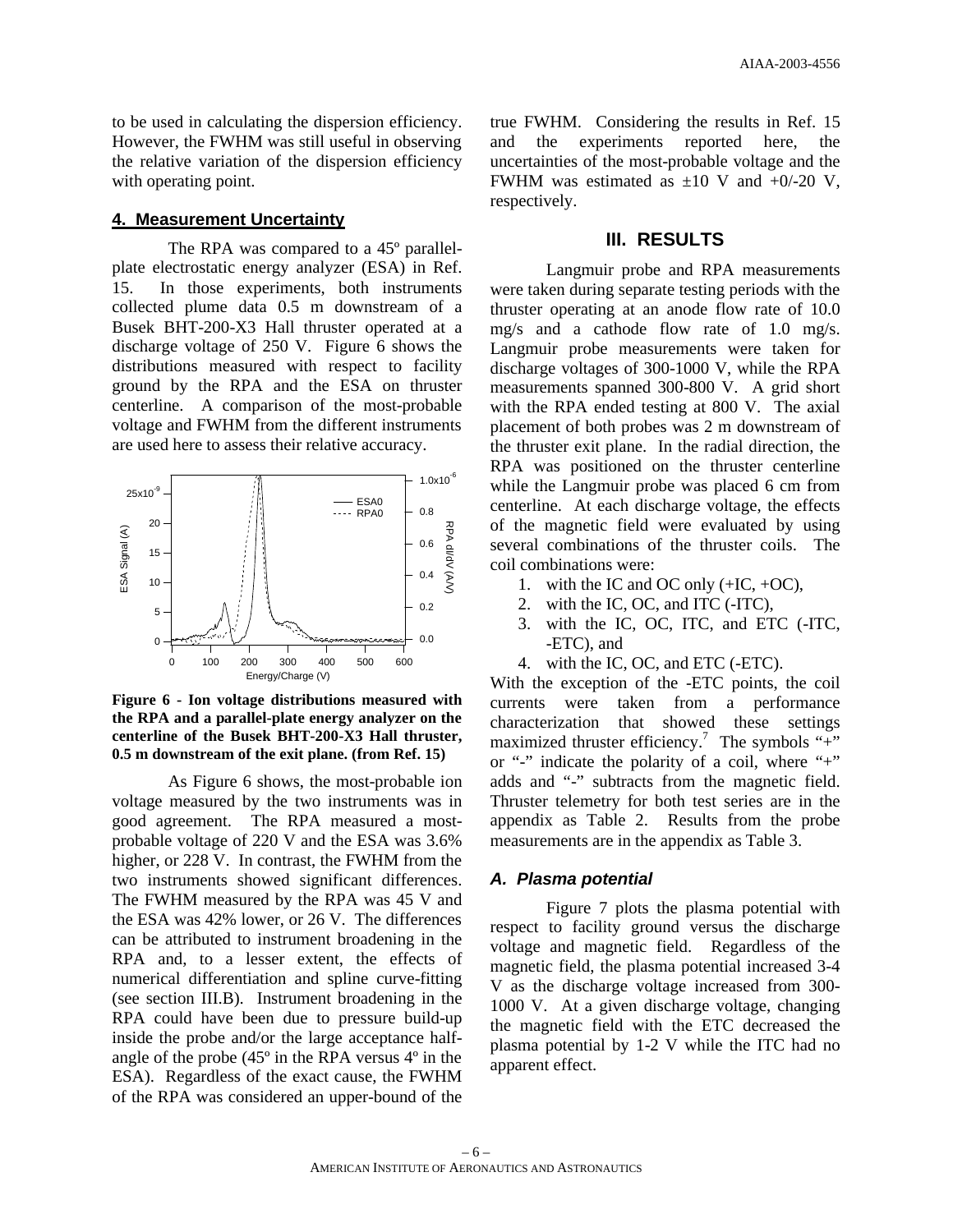

**Figure 7 - Plasma potential versus discharge voltage and magnetic field, two meters from the thruster. Changing the magnetic field with the external trim coil (ETC) decreased the plasma potential by 1-2 volts.**

#### *B. Ion voltage distribution*

At each discharge voltage and magnetic field, three sweeps of the ion retarding voltage were performed with the RPA. The resulting I-V curves were found to be very repeatable. Figure 8 shows the raw data from voltage sweeps when the inner and outer coils were energized (+IC, +OC). Except for 800 V (where a grid short occurred after one sweep), each curve in Figure 8 consists of the data from three separate sweeps.

For a given voltage and magnetic field, each sweep of the RPA was averaged together, curve-fit using a smoothing spline algorithm, $17$  and then numerically differentiated. The spline was used to reduce noise caused by the differentiation. Lastly, the plasma potential was subtracted from the retarding voltage to yield the true ion voltage distribution. In Figure 9, the effects of the spline are compared to the raw data for discharge voltages of 300 and 700 V  $(+IC, +OC)$ . The spline operation induced enough smoothing that detailed features (e.g., charge-exchange collision signatures) were not resolved. However, the mostprobable ion voltage and the FWHM were relatively insensitive to the smoothing parameters. The uncertainty in the most-probable ion voltage and the FWHM from the spline operation was estimated as  $\pm 0.5\%$  and  $\pm 1\%$  of the discharge voltage, respectively. The uncertainty estimates were based on numerical experiments that examined how the two quantities depended on the

smoothing parameters. The uncertainty from the spline operation was included in the overall uncertainty estimates discussed in section II.D.4.



**Figure 8 - Ion current versus retarding voltage from the RPA (+IC, +OC) for discharge voltages of 300- 800 V. To demonstrate repeatability, data from multiple sweeps are overlaid at each discharge voltage, except 800 V where only one sweep was obtained.**

Figure 10 shows the ion voltage distribution (normalized to the peak ion current) at each thruster operating point. The coil configurations are not delineated in the figure because the differences were indistinguishable at the chosen scale.

From each of the distributions in Figure 10, the most-probable voltage, the loss voltage and the FWHM were calculated. Figure 11 shows the loss voltage and Figure 12 shows the FWHM versus discharge voltage and magnetic field. There was no systematic dependence of the loss voltage with the magnetic field. The loss voltage decreased with discharge voltage from 35 V at 300 V to 25 V at 800 V, which translated into an increase in the acceleration efficiency from 88±3% at 300 V, to  $97\pm1\%$  at 800 V. The FWHM increased with discharge voltage by over a factor of three from 33 V at 300 V to 105 V at 800 V. The increase in the FWHM correlated with measurements using an ExB probe that showed the same trend.<sup>9</sup> Changes in the magnetic field due to the ETC decreased the FWHM by 3-4 V on average.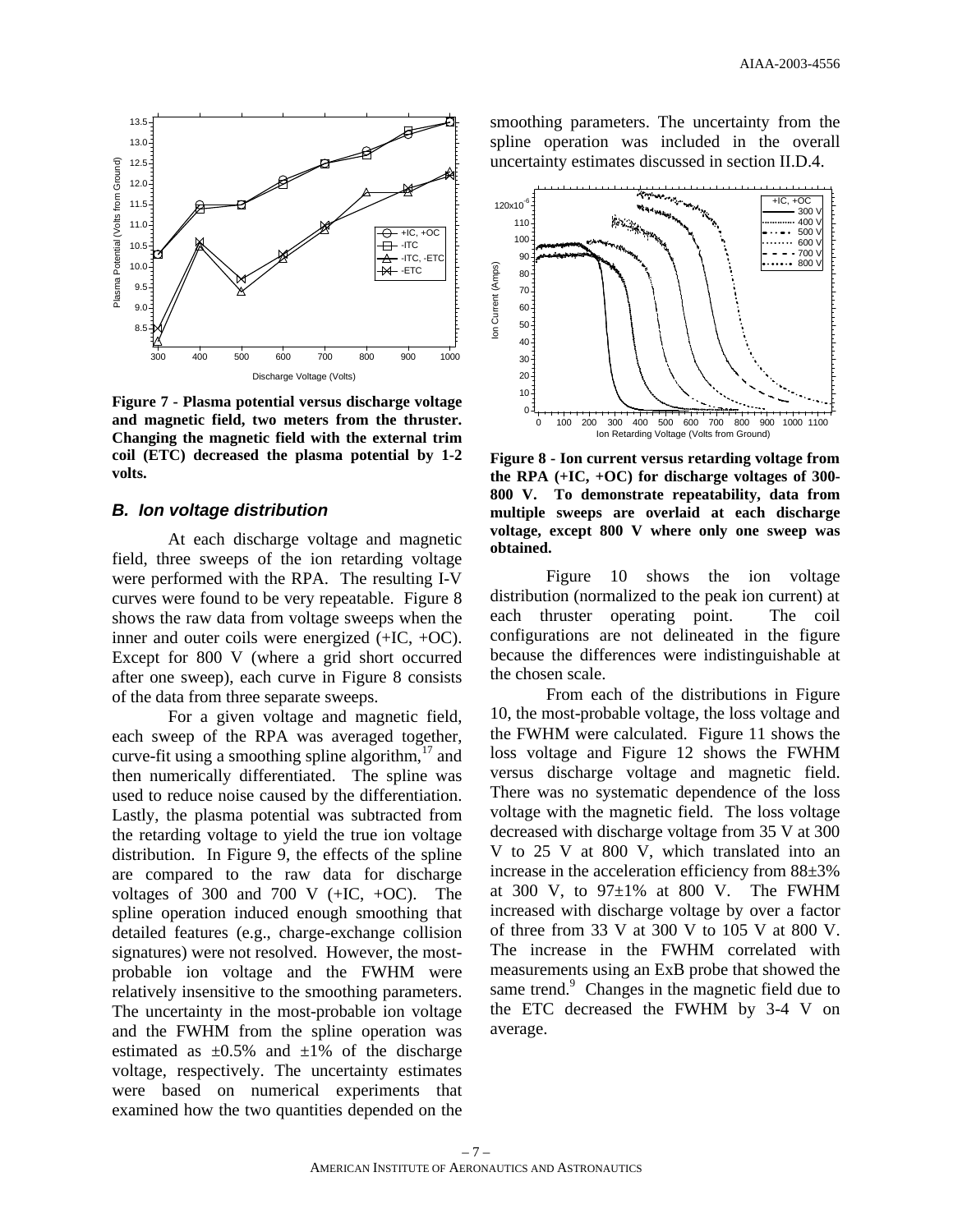

**Figure 9 – Representative ion voltage distributions showing the raw data and the spline fit to the data for discharge voltages of 300 and 700 V (+IC, +OC).**



**Figure 10 - Normalized ion voltage distributions versus discharge voltage.**



**Figure 11 - Loss voltage versus discharge voltage and magnetic field.** 



**Figure 12 - The full-width at half-maximum (FWHM) of the ion voltage distributions versus discharge voltage and magnetic field.** 

### **IV. DISCUSSION**

#### *A. Plasma potential*

Figure 7 shows that the plasma potential ranged from 8.2-13.5 V as the discharge voltage increased from 300-1000 V. While still small compared to the discharge voltage, the plasma potential was a significant fraction of the loss voltage. These findings highlight the importance of knowing the true ion voltage to reduce uncertainty in the loss voltage; i.e., the acceleration efficiency.

A remarkable feature of Figure 7 is the 1-2 V decrease in plasma potential caused by changing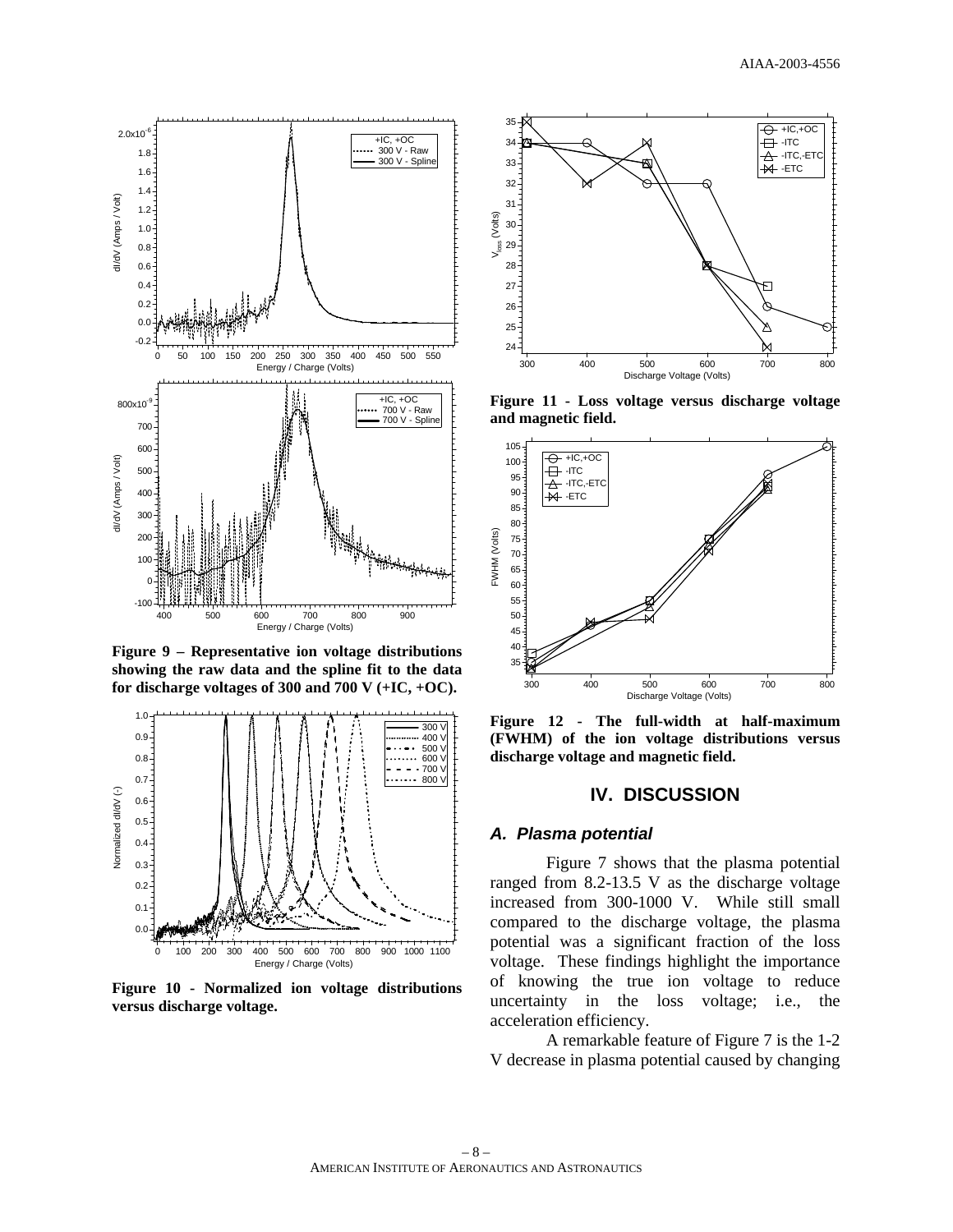the magnetic field with the  $ETC^*$ . The decrease in plasma potential might at first seem unlikely because of the relatively large distance involved (~12 thruster diameters) and the small change in the magnetic field caused by the ETC (5-10% of the peak field at the exit plane). However, the trends are consistent with the numerical modeling in Ref. 18, which showed that a decreasing magnetic field would decrease the plasma potential in the thruster plume, albeit at smaller rates (about 0.03 V/G compared to 0.1-0.2 V/G from the results presented here). The ability to influence the plasma potential with external magnetics could be used to control the plasma near the thruster. This has important implications regarding spacecraft integration and thruster lifetime. Additional experiments are planned to investigate magnetic field effects on the plasma potential distribution in the thruster plume.

### *B. Ion voltage distribution*

#### **1. Effects of the magnetic field**

Changes in the magnetic field resulted in marginal changes to the ion voltage distribution. Of all the coil combinations that were used, only the ETC consistently changed the distributions by decreasing the FWHM. It may be that the dependence of the ion voltage distribution on the magnetic field was obscured by measurement uncertainty. Experiments with an electrostatic energy analyzer are planned that should better resolve the effects of the magnetic field.

#### **2. Effects of the discharge voltage**

The acceleration and dispersion efficiencies  $(\eta_a$  and  $\eta_d$ ) are primarily affected by changes to the centroid position  $(Z_i \text{ and } Z_a)$  or the length  $(L_i$  and  $L_a$ ) of the ionization and acceleration zones. In Hall thrusters, the two zones overlap such that  $\eta_a$  and  $\eta_d$  are always less than unity. If  $L_a$  and  $Z_a$  are unchanged, efficiency improvements are possible if  $L_i$  decreases and  $Z_i$  is positioned further upstream of the acceleration zone. However, due to the competing effects of

-

wall losses, the maximum total thruster efficiency does not correspond to the complete separation of the two zones. This is because moving the ionization zone away from the acceleration zone can increase the rate at which ions are lost to the walls. Thus, the optimum configuration in a Hall thruster would seem to be highly peaked ionization and acceleration zones with the ionization zone located as close to the beginning of the acceleration zone as possible.

As the discharge voltage increased in these experiments,  $\eta_a$  increased and  $\eta_d$  decreased. There are several ways that  $Z_i$ ,  $Z_a$ ,  $L_i$ , and  $L_a$  can change to produce these results. Before considering these, it is helpful to review the results from Ref. 8, which presented measurements of the discharge chamber floating potential and visual observations of the plasma in the discharge chamber. Results from Ref. 8 indicated that as the discharge voltage increased:

- 1) L<sup>a</sup> was approximately constant,
- 2)  $Z_a$  moved upstream by  $3\pm 1$  mm, and
- 3) either  $Z_i$  moved upstream or  $L_i$  increased in length towards the anode. This was inferred from visual observations of the plasma, so it was not possible to determine if the movement resulted from a shift in  $Z_i$  or growth of  $L_i$ . (Note that an increase of  $L_i$  in only one direction must also shift  $Z_i$ .)

The results from Ref. 8 are useful in determining the source of changes in  $\eta_a$  and  $\eta_d$ . In general, an increase in  $\eta_a$  may result if:

- a) Z<sub>i</sub> moves upstream,
- b)  $L_i$  grows in the direction of the anode,
- c) Z<sup>a</sup> moves downstream, or
- d) L<sup>a</sup> decreases.

From Ref. 8, 1) and 2) eliminate d) and c), respectively, while 3) supports either a) or b). Therefore, the increase in the acceleration efficiency can be attributed to either a shift or lengthening of the ionization zone towards the anode.

In general, a decrease in  $\eta_d$  may result if:

- i)  $Z_i$  moves downstream,
- ii)  $L_i$  increases,
- iii)  $Z_a$  moves upstream, or
- iv) L<sup>a</sup> increases.

From Ref. 8, 1) eliminates iv), 3) eliminates i) and supports ii), and 2) supports iii).

<sup>#</sup> At 400 V, the decrease in plasma potential was smaller than the other discharge voltages most likely because the ETC current was less (-2 A at 400 V versus -4 to -6 A at all other voltages).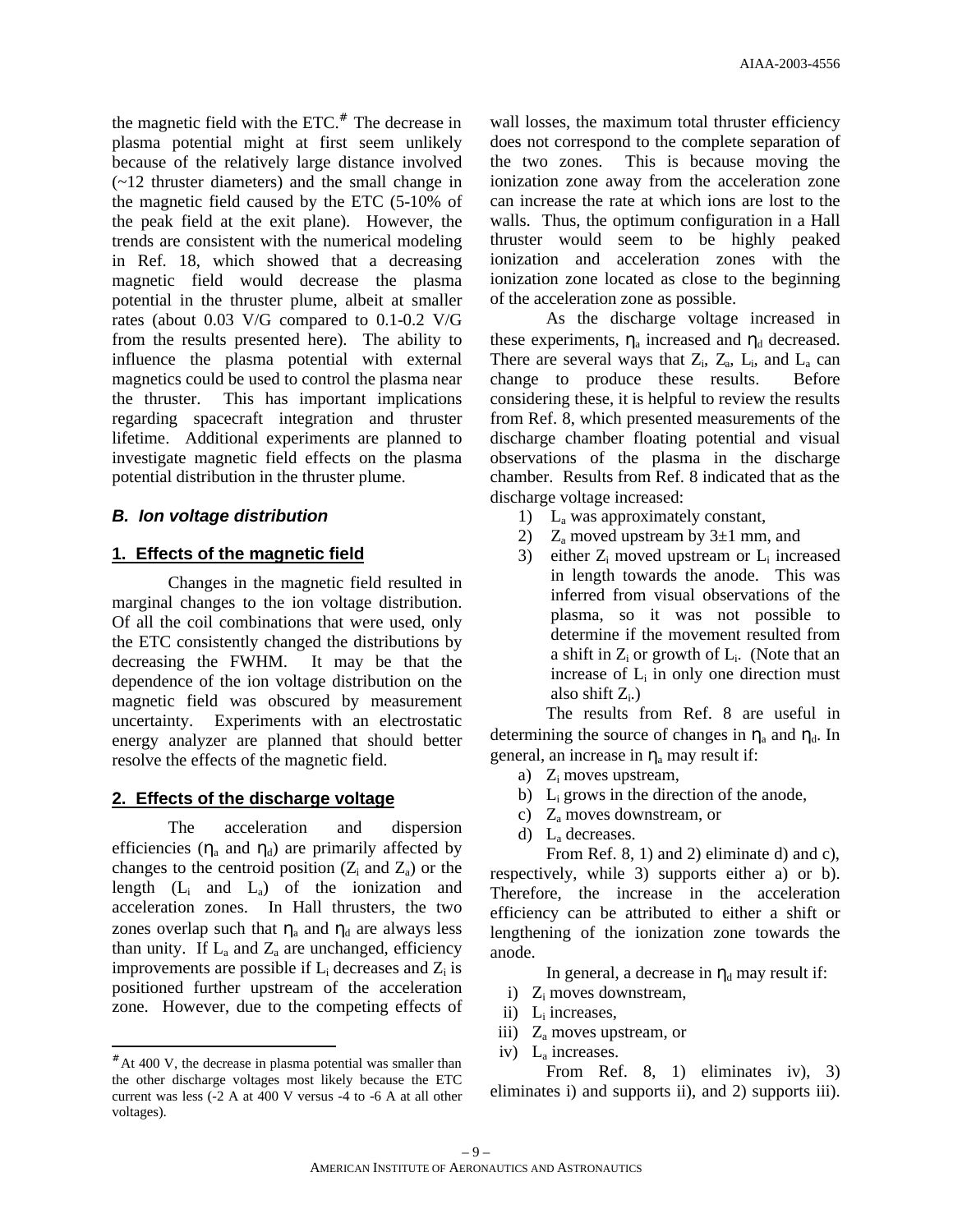Therefore, the decrease in the dispersion efficiency can be attributed either to the movement of the acceleration zone or growth of the ionization zone. However, because a shift in the position of the acceleration zone towards the anode would also decrease the acceleration efficiency (the opposite was observed), it was more likely that changes to the position and length of the ionization zone were the primary factors driving the observed changes in the acceleration and dispersion efficiencies.

In general, a longer ionization zone could be detrimental to thruster efficiency and lifetime due to higher wall losses. However, because the total efficiency increased with discharge voltage, additional wall losses may have been reduced by better focusing efficiency. This would be consistent with the decrease of plume divergence from 38º to 28º at voltages of 400-1000 V measured in Ref. 7.

### **ACKNOWLEDGEMENTS**

Program support for this research through Code R Energetics funding is gratefully acknowledged.

### **REFERENCES**

- 1. Noca, M., Brophy, J. R., "Over Powering Solar System Exploration," AIAA-1997-2914, 33<sup>rd</sup> Joint Propulsion Conference, Seattle, WA, July 6-9, 1997.
- 2. Oleson, S. R., "Advanced Electric Propulsion for Space Solar Power Satellites," AIAA-1999-2872, 35<sup>th</sup> Joint Propulsion Conference, Los Angeles, CA, June 20-24, 1999.
- 3. Oleson, S. R., "Mission Advantages of Constant Power, Variable Isp Electrostatic Thrusters,"  $AIAA-2000-3413$ ,  $36<sup>th</sup>$  Joint Propulsion Conference, Huntsville, AL, July 17-19, 2000.
- 4. Fiehler, D. I., Oleson, S. R., "A Comparison of Electric Propulsion Systems for Mars Exploration," AIAA-2003-4574,  $39<sup>th</sup>$  Joint Propulsion Conference, Huntsville, AL July 20-23, 2003.
- 5. Hofer, R. R., Peterson, P. Y., Gallimore, A. D., "A High Specific Impulse Two-Stage Hall Thruster with Plasma Lens Focusing," IEPC-01-036, 27<sup>th</sup> International Electric Propulsion Conference, Pasadena, CA, Oct 14-19, 2001.
- 6. Hofer, R. R., Gallimore, A. D., "The Role of Magnetic Field Topography in Improving the Performance of High-Voltage Hall Thrusters,"

AIAA-2002-4111,  $38<sup>th</sup>$  Joint Propulsion Conference, Indianapolis, IN, July 7-10, 2002.

- 7. Hofer, R. R., Jankovsky, R. S., "The Influence of Current Density and Magnetic Field Topography in Optimizing the Performance, Divergence, and Plasma Oscillations of High Specific Impulse Hall Thrusters," IEPC-03-142,  $28<sup>th</sup>$  International Electric Propulsion Conference, Toulouse, France, March 17-21, 2003.
- 8. Hofer, R. R., Gallimore, A. D., "Recent Results from Internal and Very-Near-Field Plasma Diagnostics of a High Specific Impulse Hall Thruster," IEPC-03-037,  $28<sup>th</sup>$  International Electric Propulsion Conference, Toulouse, France, March 17-21, 2003.
- 9. Hofer, R. R., Gallimore, A. D., "Ion species fractions in the far-field plume of a high-specific impulse Hall thruster," AIAA-2003-5001, 39<sup>th</sup> Joint Propulsion Conference, Huntsville, AL July 20-23, 2003.
- 10. Gulczinski, F.S., "Examination of the Structure and Evolution of Ion Energy Properties of a 5 kW Class Laboratory Hall Effect Thruster at Various Operational Conditions," Ph.D. Dissertation, University of Michigan, 1999.
- 11. Lochte-Holtgreven, W., ed., Plasma Diagnostics, American Elsevier Publishing, New York, 1968.
- 12. King, L.B., "Transport-property and Mass Spectral Measurements in the Plasma Exhaust Plume of a Hall-effect Space Propulsion System," Ph.D. Dissertation, University of Michigan, 1998.
- 13. Prioul, M., et al., "Insights on Physics of Hall Thrusters through Fast Current Interruptions and Discharge Transients," IEPC-01-059, 27<sup>th</sup> International Electric Propulsion Conference, Pasadena, CA, Oct 14-19, 2001.
- 14. Hutchinson, I. H., Principles of Plasma Diagnostics, Cambridge University Press, New York, 2002.
- 15. Beal, B. E., Gallimore, A. D., "Energy Analysis of a Hall Thruster Cluster," IEPC-03-35, 28<sup>th</sup> International Electric Propulsion Conference, Toulouse, France, March 17-21, 2003.
- 16. Kim, V., "Main Physical Features and Processes Determining the Performance of Stationary Plasma Thrusters," Journal of Propulsion and Power, Vol. 14, No. 5, Sept-Oct, 1998, pp. 736-743.
- 17. Reinsch, Christian H., "Smoothing by Spline Functions," Numerische Mathematic 10, pp. 177- 183, 1967.
- 18. Keidar, M., Boyd, I. D., "Effect of a Magnetic Field on the Plasma Plume from Hall Thrusters," Journal of Applied Physics, Vol. 86, No. 9, November 1, 1999.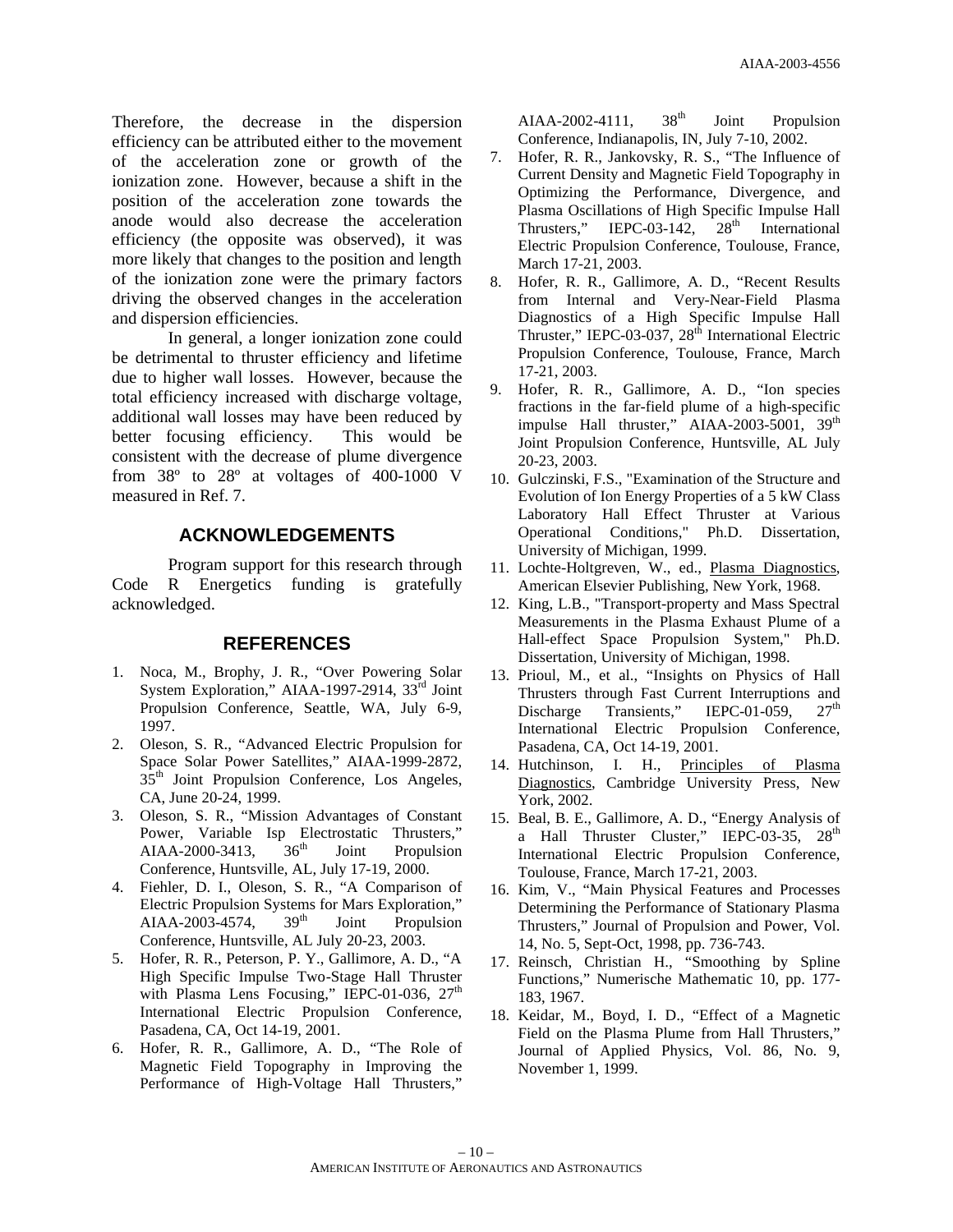# **APPENDIX**

# **Table 2 - NASA-173Mv2 telemetry from Langmuir probe and RPA measurements.**

| Thruster Telemetry from Langmuir Probe Measurements |        |       |                |         |            |                                          |                      |                      |         |          |
|-----------------------------------------------------|--------|-------|----------------|---------|------------|------------------------------------------|----------------------|----------------------|---------|----------|
|                                                     |        |       |                | Cathode | Inner Coil | Outer Coil                               | <b>Internal Trim</b> | <b>External Trim</b> |         | Pressure |
| Point                                               | Vd(V)  | Id(A) | Anode $(mg/s)$ | (mg/s)  | (A)        | (A)                                      | Coil(A)              | Coil(A)              | Vcg(V)  | (Torr)   |
| 148                                                 | 300.3  | 9.00  | 10.00          | 1.00    | 1.75       | 1.50                                     | 0.00                 | 0.00                 | $-11.3$ | 4.6E-06  |
| 149                                                 | 300.4  | 8.89  | 10.00          | 1.00    | 1.75       | 1.50                                     | $-0.54$              | 0.00                 | $-11.2$ | 4.6E-06  |
| 150                                                 | 300.4  | 8.88  | 10.00          | 1.00    | 1.75       | 1.50                                     | $-0.54$              | $-4.00$              | $-10.6$ | 4.6E-06  |
| 151                                                 | 300.4  | 8.99  | 10.00          | 1.00    | 1.75       | 1.50                                     | 0.00                 | $-4.00$              | $-10.9$ | 4.6E-06  |
|                                                     |        |       |                |         |            |                                          |                      |                      |         |          |
| 152                                                 | 400.2  | 9.32  | 10.00          | 1.00    | 2.50       | 2.26                                     | 0.00                 | 0.00                 | $-12.7$ | 4.6E-06  |
| 153                                                 | 400.2  | 9.26  | 10.00          | 1.00    | 2.50       | 2.26                                     | $-0.36$              | 0.00                 | $-12.7$ | 4.6E-06  |
| 154                                                 | 400.2  | 9.25  | 10.00          | 1.00    | 2.50       | 2.26                                     | $-0.36$              | $-2.00$              | $-12.3$ | 4.6E-06  |
| 155                                                 | 400.2  | 9.32  | 10.00          | 1.00    | 2.50       | 2.26                                     | 0.00                 | $-2.00$              | $-12.2$ | 4.6E-06  |
| 156                                                 | 500.3  | 9.49  | 10.00          | 1.00    | 3.00       | 2.20                                     | 0.00                 | 0.00                 | $-13.2$ | 4.6E-06  |
| 157                                                 | 500.3  | 9.34  | 10.00          | 1.00    | 3.00       | 2.20                                     | $-0.35$              | 0.00                 | $-13.4$ | 4.6E-06  |
| 158                                                 | 500.3  | 9.42  | 10.00          | 1.00    | 3.00       | 2.20                                     | $-0.35$              | $-5.00$              | $-12.7$ | 4.6E-06  |
| 159                                                 | 500.3  | 9.46  | 10.00          | 1.00    | 3.00       | 2.20                                     | 0.00                 | $-5.00$              | $-12.6$ | 4.6E-06  |
|                                                     |        |       |                |         |            |                                          |                      |                      |         |          |
| 160                                                 | 600.3  | 9.41  | 10.00          | 1.00    | 3.26       | 2.49                                     | 0.00                 | 0.00                 | $-13.0$ | 4.6E-06  |
| 161                                                 | 600.3  | 9.24  | 10.00          | 1.00    | 3.26       | 2.49                                     | $-0.26$              | 0.00                 | $-13.5$ | 4.6E-06  |
| 162                                                 | 600.3  | 9.35  | 10.00          | 1.00    | 3.26       | 2.49                                     | $-0.26$              | $-5.00$              | $-12.9$ | 4.6E-06  |
| 163                                                 | 600.3  | 9.46  | 10.00          | 1.00    | 3.26       | 2.49                                     | 0.00                 | -5.00                | $-12.4$ | 4.6E-06  |
| 164                                                 | 700.3  | 9.40  | 10.00          | 1.00    | 3.41       | 3.06                                     | 0.00                 | 0.00                 | $-14.3$ | 4.6E-06  |
| 165                                                 | 700.3  | 9.53  | 10.00          | 1.00    | 3.41       | 3.06                                     | $-0.20$              | 0.00                 | $-14.1$ | 4.6E-06  |
| 166                                                 | 700.3  | 9.51  | 10.00          | 1.00    | 3.41       | 3.06                                     | $-0.20$              | $-5.00$              | $-13.8$ | 4.6E-06  |
| 168                                                 | 700.5  | 9.54  | 10.00          | 1.00    | 3.41       | 3.06                                     | 0.00                 | $-5.00$              | $-13.3$ | 4.6E-06  |
|                                                     |        |       |                |         |            |                                          |                      |                      |         |          |
| 170                                                 | 800.1  | 9.44  | 10.00          | 1.00    | 3.82       | 3.30                                     | 0.00                 | 0.00                 | $-14.7$ | 4.6E-06  |
| 171                                                 | 800.1  | 9.55  | 10.00          | 1.00    | 3.82       | 3.30                                     | $-0.21$              | 0.00                 | $-14.5$ | 4.6E-06  |
| 172                                                 | 800.1  | 9.53  | 10.00          | 1.00    | 3.82       | 3.30                                     | $-0.21$              | $-5.00$              | $-13.9$ | 4.6E-06  |
| 175                                                 | 900.4  | 9.61  | 10.00          | 1.00    | 3.85       | 3.61                                     | 0.00                 | 0.00                 | $-13.8$ | 4.6E-06  |
| 176                                                 | 900.4  | 9.72  | 10.00          | 1.00    | 3.85       | 3.61                                     | $-0.04$              | 0.00                 | $-13.8$ | 4.6E-06  |
| 177                                                 | 900.4  | 9.73  | 10.00          | 1.00    | 3.85       | 3.61                                     | $-0.04$              | $-5.90$              | $-13.3$ | 4.6E-06  |
| 178                                                 | 900.4  | 9.73  | 10.00          | 1.00    | 3.85       | 3.61                                     | 0.00                 | $-5.90$              | $-13.3$ | 4.6E-06  |
|                                                     |        |       |                |         |            |                                          |                      |                      |         |          |
| 181                                                 | 1000.1 | 9.71  | 10.00          | 1.00    | 4.36       | 3.81                                     | 0.00                 | 0.00                 | $-14.2$ | 4.6E-06  |
| 182                                                 | 1000.1 | 9.85  | 10.00          | 1.00    | 4.36       | 3.81                                     | $-0.16$              | 0.00                 | $-13.8$ | 4.6E-06  |
| 183                                                 | 1000.1 | 9.94  | 10.00          | 1.00    | 4.36       | 3.81                                     | $-0.16$              | $-5.00$              | $-13.1$ | 4.6E-06  |
| 184                                                 | 1000.1 | 10.08 | 10.00          | 1.00    | 4.36       | 3.81                                     | 0.00                 | $-5.00$              | $-12.9$ | 4.6E-06  |
|                                                     |        |       |                |         |            | Thruster Telemetry from RPA Measurements |                      |                      |         |          |
|                                                     |        |       |                | Cathode | Inner Coil | Outer Coil                               | <b>Internal Trim</b> | <b>External Trim</b> |         | Pressure |
| Point                                               | Vd(V)  | Id(A) | Anode (mg/s)   | (mg/s)  | (A)        | (A)                                      | Coil(A)              | Coil(A)              | Vcg(V)  | (Torr)   |
| 70                                                  | 300.2  | 8.86  | 10.00          | 1.00    | 1.75       | 1.50                                     | 0.00                 | 0.00                 | $-11.9$ | 4.6E-06  |
| 71                                                  | 300.2  | 8.68  | 10.00          | 1.00    | 1.75       | 1.50                                     | $-0.54$              | 0.00                 | $-11.9$ | 4.6E-06  |
| 72                                                  | 300.1  | 8.68  | 10.00          | 1.00    | 1.75       | 1.50                                     | $-0.54$              | $-4.00$              | $-11.5$ | 4.6E-06  |
| 73                                                  | 300.2  | 8.88  | 10.00          | 1.00    | 1.75       | 1.50                                     | 0.00                 | $-4.00$              | $-11.5$ | 4.6E-06  |
| 74                                                  | 400.4  | 9.24  | 10.00          | 1.00    | 2.50       | 2.26                                     | 0.00                 | 0.00                 | $-12.7$ | 4.6E-06  |
| 75                                                  | 400.4  | 9.24  | 10.00          | 1.00    | 2.50       | 2.26                                     | 0.00                 | $-2.00$              | $-12.7$ | 4.6E-06  |
|                                                     |        |       |                |         |            |                                          |                      |                      |         |          |
| 76                                                  | 500.4  | 9.38  | 10.00          | 1.00    | 3.00       | 2.20                                     | 0.00                 | 0.00                 | $-13.2$ | 4.6E-06  |
| 77                                                  | 500.3  | 9.23  | 10.00          | 1.00    | 3.00       | 2.20                                     | $-0.35$              | 0.00                 | $-13.1$ | 4.6E-06  |
| 78                                                  | 500.4  | 9.29  | 10.00          | 1.00    | 3.00       | 2.20                                     | $-0.35$              | $-5.00$              | $-13.1$ | 4.6E-06  |
| 79                                                  | 500.4  | 9.43  | 10.00          | 1.00    | 3.00       | 2.20                                     | 0.00                 | $-5.00$              | $-13.3$ | 4.6E-06  |
| 82                                                  | 600.3  | 9.53  | 10.00          | 1.00    | 3.26       | 2.49                                     | 0.00                 | 0.00                 | $-13.1$ | 4.6E-06  |
| 83                                                  | 600.3  | 9.47  | 10.00          | 1.00    | 3.26       | 2.49                                     | $-0.26$              | 0.00                 | $-12.8$ | 4.6E-06  |
| 84                                                  | 600.3  | 9.51  | 10.00          | 1.00    | 3.26       | 2.49                                     | $-0.26$              | $-5.00$              | $-12.5$ | 4.6E-06  |
| 85                                                  | 600.3  | 9.53  | 10.00          | 1.00    | 3.26       | 2.49                                     | 0.00                 | $-5.00$              | $-12.7$ | 4.6E-06  |
|                                                     |        |       |                |         |            |                                          |                      |                      |         |          |
| 86                                                  | 700.1  | 9.68  | 10.00          | 1.00    | 3.41       | 3.06                                     | 0.00                 | 0.00                 | $-13.1$ | 4.6E-06  |
| 87                                                  | 700.1  | 9.62  | 10.00          | 1.00    | 3.41       | 3.06                                     | $-0.20$              | 0.00                 | $-13.2$ | 4.6E-06  |
| 88                                                  | 700.1  | 9.70  | 10.00          | 1.00    | 3.41       | 3.06                                     | $-0.20$              | $-5.00$              | $-12.4$ | 4.6E-06  |
| 89                                                  | 700.1  | 9.73  | 10.00          | 1.00    | 3.41       | 3.06                                     | 0.00                 | $-5.00$              | $-12.4$ | 4.6E-06  |
| 90                                                  | 800.4  | 9.89  | 10.00          | 1.00    | 3.82       | 3.30                                     | 0.00                 | 0.00                 | $-13.6$ | 4.6E-06  |
|                                                     |        |       |                |         |            |                                          |                      |                      |         |          |